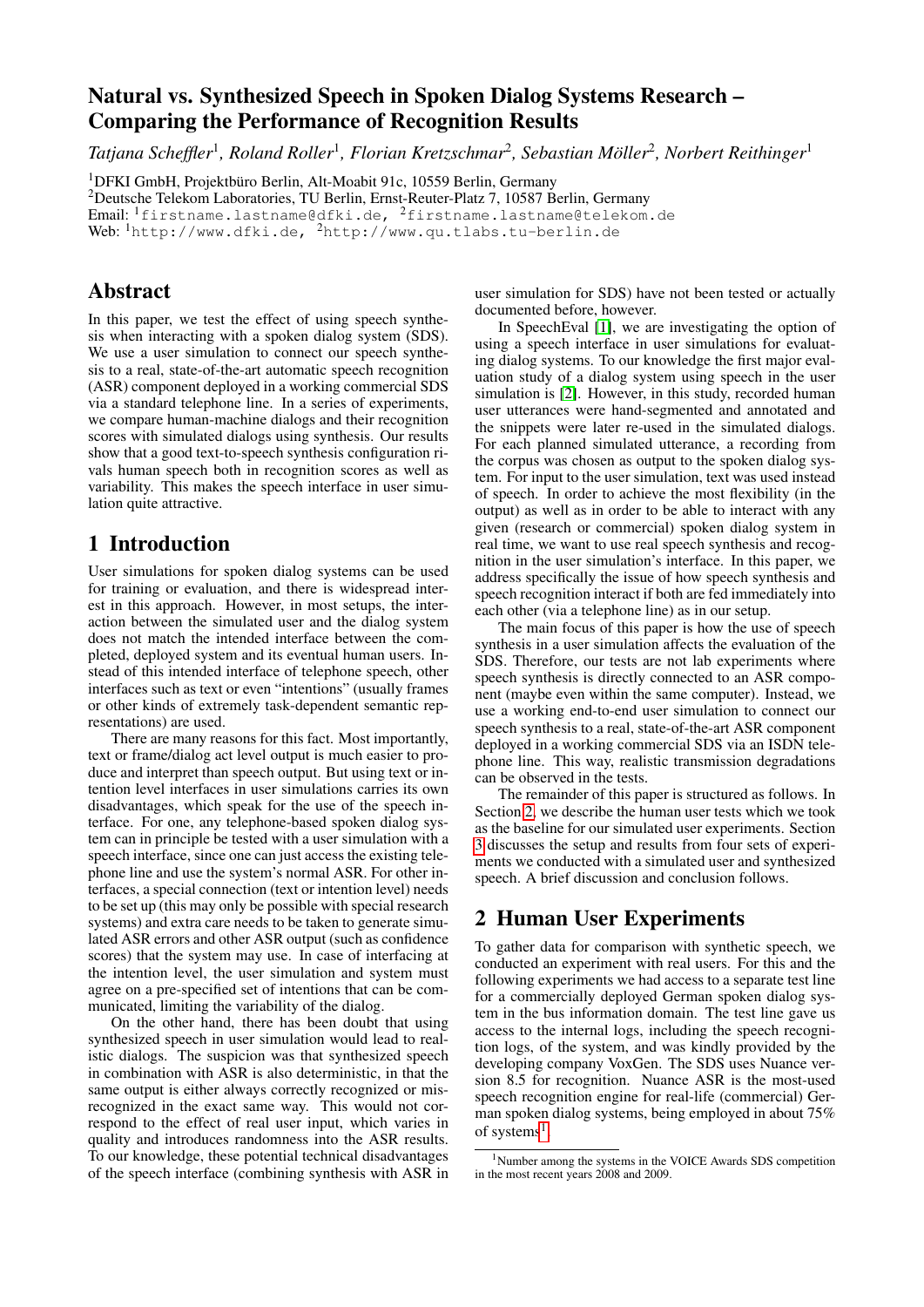| task nr. | from                | tо                      | time                |
|----------|---------------------|-------------------------|---------------------|
|          | hotel in Altona     | Norderstedt Mitte       | leave in one hour   |
| 2        | Hamburg airport     | Feuerbachstr. 2         | arrive in two hours |
| 3        | Stephansplatz       | Rosmarinstr. 5          | leave immediately   |
| $\Delta$ | metro stop Baumwall | metro stop Ritterstraße | arrive in one hour  |

<span id="page-1-1"></span>Table 1: Summary of the four tasks, as communicated to human users.

|       | utterance                                  | recognition result                  | conf. |
|-------|--------------------------------------------|-------------------------------------|-------|
| SDS:  | Okay, sagen Sie mir bitte Ihren Startort.  |                                     |       |
|       | Okay, please state your departure place.   |                                     |       |
| User: | U-Bahnhof Baumwall.                        | u bahnhof baumwall                  | 72.   |
| SDS:  | Okay, nennen Sie mir Ihr Ziel.             |                                     |       |
|       | Okay, state your destination.              |                                     |       |
| User: | U-Bahnhof Ritterstraße.                    | u bahnhof ritterstraße              | 73    |
| SDS:  | Gut, und nun noch den Tag und die Uhrzeit. |                                     |       |
|       | And now please the day and time.           |                                     |       |
| User: | 9. April, Ankunft 15 Uhr.                  | neunter april ankunft fünfzehn uhr  | 70    |
|       | 9. April, arrival 15 o'clock.              | ninth april arrival fifteen o'clock |       |
| SDS:  | Alles klar, $\ldots$ // Alright, $\ldots$  |                                     |       |

<span id="page-1-3"></span>Table 2: Excerpt from a human user dialog.

In the user experiment, the subjects first filled out a pre-test-questionnaire asking for demographic data and the subject's attitude towards technology. After that, the users were asked to perform an initial dialog to familiarize themselves with the system without being recorded or having to rate it directly. Afterwards they were asked to perform four different tasks and rate the system after every task on a short questionnaire consisting of 8 items. These dialogs were recorded on the mobile phone for later transcription.

The connections for the tasks were chosen to be not too complicated and error prone, but still varying in complexity. The tasks are summarized in Table [1.](#page-1-1) We used station as well as street names as places of departure and arrival, and used departure as well as arrival times. We avoided street and station names that were not unique in the cities<sup>[2](#page-1-2)</sup>, and tested them beforehand for being not too easily misunderstood by the ASR.

19 human subjects were recorded. Since not all of them managed to complete all four tasks in the alloted time (though all users completed tasks 1 and 2), this procedure led to a total of 60 recorded dialogs. The recordings were subsequently hand transcribed and linked to the corresponding SDS recognition log files to obtain for each user turn the system's recognition result and confidence score. An excerpt from a typical dialog with annotations is given in Table [2.](#page-1-3) The recognition results for the user tests are summarized in Table [3.](#page-1-4) Confidence scores were only taken into account for accepted utterances (i.e., utterances that did yield some recognition result, although not necessarily the correct one). The number of user turns in this table (as opposed to the later ones) includes user speech events that the dialog system did not even notice, and for which the recognition was not started (e.g., bargein attempts when barge-in wasn't allowed).

## <span id="page-1-0"></span>3 Speech Synthesis Experiments

In the second set of experiments, we carried out the same tasks as in the human user experiment using a simulated

| total number of user turns:       | 804    |
|-----------------------------------|--------|
| accepted utterances:              | 738    |
| average confidence score:         | 73.65% |
| avg. confidence on yes/no-turns:  | 80.03% |
| avg. confidence on content turns: | 68.75% |
|                                   |        |

<span id="page-1-4"></span>Table 3: Recognition results for human user tests.

user with speech synthesis. The goal was to compare the recognition results and overall effects on the dialogs by switching from real users to synthesized speech. For these tests we used two German speech synthesis engines: a commercial solution by SVOX, and the open source system MARY TTS, developed by DFKI. For both syntheses, we had several different voices and parameter settings available. The dialog system stayed exactly the same as in the user experiment, employing Nuance ASR. The setup for these experiments is shown in Figure [1.](#page-1-5)



<span id="page-1-5"></span>Figure 1: System setup.

#### 3.1 Comparison of Syntheses and Parameters

In a preliminary test, we ran both TTS systems (SVOX and MARY) in different configurations and choosing different voices with a fixed, pre-determined dialog structure in order to test for the best parameter settings overall. The SDSside recognition results depend heavily on settings such as the volume and speed of the TTS system. Thus, in this test, we defined a fixed walk-through through the dialogs for each of the four tasks (as in Section [2](#page-0-0) above). These same four dialogs were then run using a range of settings for

<span id="page-1-2"></span><sup>2</sup>*Feuerbachstraße* from task 2 exists in two cities in the metropolitan area, and users often had to correct the system in its choice of city.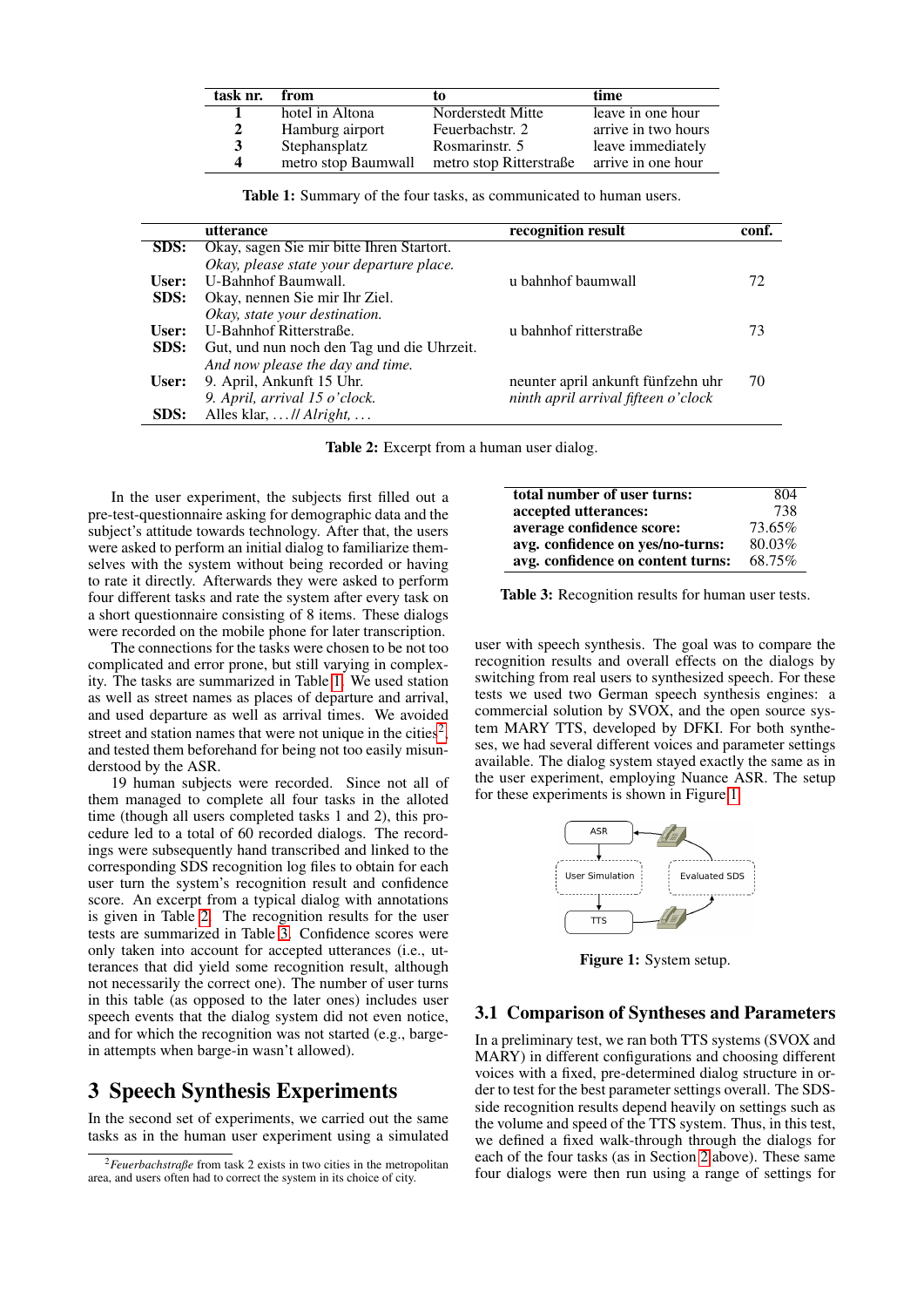| <b>TTS</b>  | voices                          | volume     | speed      |
|-------------|---------------------------------|------------|------------|
|             | bits3 (male)                    |            |            |
| <b>MARY</b> | de7 (female)                    | $40 - 300$ | 100        |
|             | dfki-pavoque-neutral (m.)       |            |            |
| <b>SVOX</b> | $g$ l $0$ co $0$ de-DE22 $(f.)$ | $50 - 130$ | $80 - 100$ |
|             | ag5co0de-DE22 (m.)              |            |            |

<span id="page-2-0"></span>Table 4: Parameter settings for comparing SVOX and MARY TTS systems.

| TTS         | voice   | vol. $^3$ | speed | acc.     | conf.    |
|-------------|---------|-----------|-------|----------|----------|
| <b>MARY</b> | pavoque | 100       | 100   | 97.9%    | $76.4\%$ |
| <b>SVOX</b> | female  | 120       | 100   | $94.0\%$ | 69.1%    |
| <b>MARY</b> | hits3   | 110       | 100   | $97.1\%$ | 66.7%    |
| <b>SVOX</b> | male    | 100       | 100   | 92.9%    | 65.3%    |
| <b>MARY</b> | de7     | 110       | 100   | 93.8%    | 64.7%    |

<span id="page-2-1"></span>Table 5: Best configurations of TTS systems according to the comparison experiment.

volume and speed and using each of the available voices in each of the two TTS systems. Table [4](#page-2-0) shows the available voices for each system and the range of different settings that were used in this stage of the tests. MARY TTS did not allow for a variation in speed.

In order to compare the various TTS voices and settings we extracted the task completion status (i.e., was a bus connection output by the system?) for the dialog as well as recognition correctness and confidence scores for each simulated user turn. Taking into account only those configurations with the most successful dialogs for each voice, we ranked the TTS systems by overall recognition confidence and acceptance rates (i.e., how many of the turns yielded recognition results). Only the best configurations for each system were retained to be further evaluated in the following experiments. These configurations are shown in Table [5.](#page-2-1)

#### 3.2 Optimizing the Pronunciation of Named **Entities**

In a second preliminary test, we hand-optimized the TTS pronunciation for some of the named entities in the four tasks. Some of the street and place names were not in the TTS lexica and could apparently not be segmented correctly by one or both of the TTS systems. For these words we introduced lexicon entries with the correct phonemic representations to see if an increase in recognition confidence scores would result and whether it would lead to more successful or shorter dialogs.

A direct comparison of the recognition rates for only those turns where we hand-tuned the pronunciations (the place names) showed a noticeable improvement for most TTS configurations. As an example, the average recognition scores for the word "Altona" and for each system before and after the optimization are shown in Figure [2.](#page-3-2)

However, it is interesting to see if hand-tuning the lexicon improves the overall quality of the simulated dialogs. Table [6](#page-3-3) shows the effect of the pronunciation optimization on the task success, dialog length and overall average recognition confidence for each TTS configuration for the two tasks (1 and 3) that contained difficult-to-pronounce

words. It can be seen that the recognition confidence over all turns increased for all configurations except MARYpavoque (this TTS did not mispronounce even before the hand-editing). For the two configurations with the lowest success rates (MARY-bits3 and SVOX-male, which each almost entirely failed to ever complete one task because of problems phonemicizing a place name) the success rates were significantly improved by fixing this issue. On the other hand, the average number of user turns for successful calls did not change. This suggests that the pronunciation improvement was not enough to completely avoid confirmation requests by the SDS for the edited place names.

#### 3.3 User Simulation with Synthesis

The purpose of the final test was to compare the recognition rates between human user dialogs and simulated user dialogs (with synthesis) in a realistic setting. We set up the simulation to match the recorded user dialogs closely in order to as much as possible abstract away from dialog management or generation module decisions (planning, lexical choice) of the user simulation. A completely free and flexible user simulation may have chosen such different outputs from the real users that any effects of the actual TTS (as opposed to human speech) would be obscured.

The user simulation helps make this kind of comparison possible because a small difference in the recognition result for one input could lead to large differences in the dialog further on if it necessitates additional confirmation or correction turns. Using the user simulation setup, we can recover from such errors and return to the planned dialog protocol automatically. A Wizard-of-Oz setup (typing answers to be synthesized) is not possible with standard dialog systems because the reaction time would be too slow.

In order to replicate the user dialogs closely, we constructed a dialog flow automaton for each task based on the transcriptions of all of the user dialogs using methods from the SpeechEval project [\[3\]](#page-3-4). The system prompts were represented as states and the user responses as transition arcs in the automaton. This automaton defines the range of options for our simulation: at each prompt (state), we choose one of the user responses that was given at this point in the dialog by our human subjects. We had to add some unseen states (e.g., additional confirmation requests) in order to make the user simulation more robust. With this setup, a single simulated dialog may not correspond to any particular recorded human dialog. On average, however, the corpus of simulated dialogs covers the same range of inputs and dialog structures as the corpus of human dialogs.

Table [7](#page-3-5) compares the resulting simulated dialogs using synthesis with the user dialogs reported on in Section [2,](#page-0-0) separated by task. Since short "yes"- or "no"-answers are recognized exceptionally well, we report separate confidence scores for confirmations and all other utterances. The results show that the recognition confidence scores for synthesized speech match the scores for human speech very closely, for accepted utterances. A significant difference can however be seen in the success rates and the average length of successful dialogs. In our experiments, even human users had problems solving some of the tasks (2 and 3). This was due to consistently misrecognized words, seen in the high word error rates (WER). The much higher failure rates for the simulated dialogs are largely not due to recognition failures (after all, recognition rates are comparable to humans). But the simulation setup was still not robust enough, since it was based on the dialog flow au-

<sup>&</sup>lt;sup>3</sup>Specified parameters for volume and speed are relative to the pre-set default values for each voice, which equal 100.